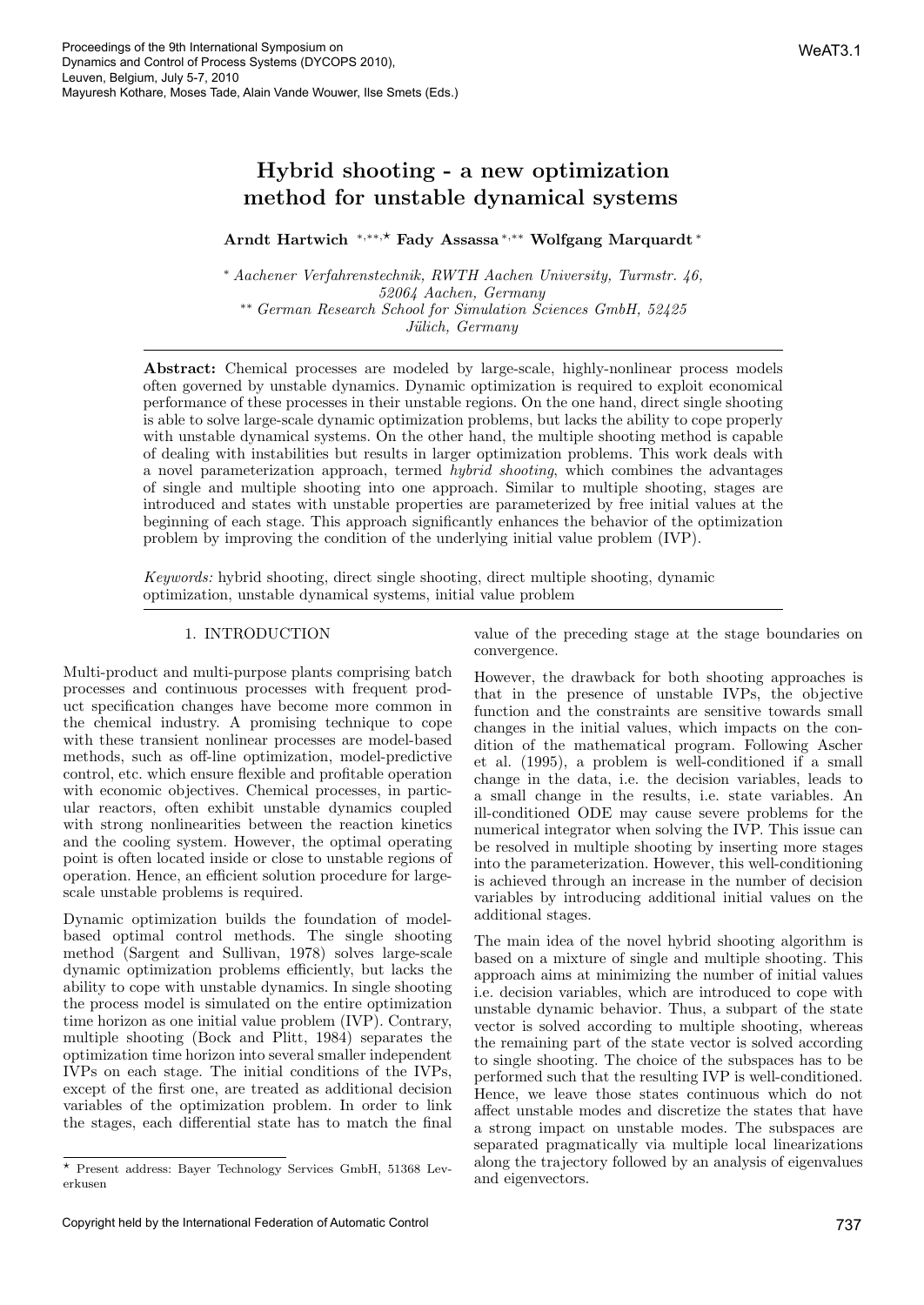In this paper, hybrid shooting is demonstrated for a case study, which aims at the optimal control of an unstable CSTR presented by Uppal et al. (1974). The dynamic model exhibits unstable modes.

The paper is organized as follows. First, the problem formulation along with established solution methods is briefly sketched. In Section 3, the nonlinear hybrid shooting approach is introduced. Section 4 illustrates numerical experiments. Finally, Section 5 concludes the paper and gives directions for future work.

The algorithms presented, have been implemented into DyOS (Dynamic Optimization Software), which is developed and maintained by AVT - Process Systems Engineering, RWTH Aachen University. Most recently, efforts are being made to include DyOS in the software package gPROMS, a commercial model builder of Process Systems Enterprise (PSE).

#### 2. DYNAMIC OPTIMIZATION ALGORITHMS FOR NONLINEAR SYSTEMS

This section introduces the optimal control problem for nonlinear systems and, then, briefly reviews established numerical solution methods. We have recently provided a wider overview on the available methods (Hartwich, 2010), with particular emphasis on a condition analysis of direct single and multiple shooting. Here, we only provide the information necessary for this work.

#### 2.1 Problem formulation

We consider the continuous dynamic optimization problem

$$
\min_{\mathbf{u}(t)} \Phi = \Phi(\mathbf{y}(t_f), \mathbf{u}(t_f))
$$
\n(CDYNOPT)

s.t.  $\dot{\mathbf{y}} = \mathbf{f}(\mathbf{y}(t), \mathbf{u}(t)), \qquad t \in (t_0, t_f],$  (1)

$$
0 \ge \mathbf{d}(\mathbf{y}(t), \mathbf{u}(t)), \qquad t \in [t_0, t_f], \qquad (2)
$$

$$
0 \ge \mathbf{e}(\mathbf{y}(t_f), \mathbf{u}(t_f)),\tag{3}
$$

$$
\mathbf{u}_{min}(t) \le \mathbf{u}(t) \le \mathbf{u}_{max}(t), \qquad t \in [t_0, t_f], \qquad (4)
$$

$$
\mathbf{y}(t_0) = \mathbf{y}_0.
$$
\n(5)

\nunomis process model (1) is represented as an ODE.

The dynamic process model (1) is represented as an ODE. Correspondingly,  $\mathbf{y} \in \mathbb{R}^{n_y}$  denote the differential state variables and  $\mathbf{u} \in \mathbb{R}^{n_u}$  the control variables, respectively. Path constraints (2) are valid on the entire optimization horizon  $I = [t_0, t_f]$ , whereas the terminal constraints (3) are only formulated for  $t_f$ . The input bounds are described by Eq. (4). The initial state  $y(t_0)$  is only valid for  $t_0$ as denoted in Eq. (5). For the sake of notational brevity and without loss of generality, we omit to consider timeinvariant parameters and a free final time  $t_f$ .

#### 2.2 Numerical solution methods

In chemical engineering applications, three different dynamic optimization approaches have been established, i.e. single (Sargent and Sullivan, 1978) and multiple (Bock and Plitt, 1984) shooting methods and the simultaneous approach (Biegler, 1984). We restrict our review to the shooting in this work.

Single shooting. This direct method solves the dynamic optimization problem (CDYNOPT) numerically according to the control vector parameterization approach.

#### Copyright held by the International Federation of Automatic Control 738

CDYNOPT is transcribed into an NLP by discretizing the controls  $\mathbf{u}(t)$  by some suitable approximation. A control vector parameterization is for example performed by

$$
u_i(t) = \sum_{l=1}^{N} c_{il} \varphi_l^{(r)}(t), \ i = 1, \dots, n_u,
$$
 (6)

with constant parameters  $c_{il} \in \mathbb{R}^{n_u \times N}$  parameterizing the  $n_u$  controls by N time-variant basis functions  $\varphi_l^{(r)}(t) \in \mathbb{R}^N$ , e.g. B-splines of order r are utilized. Choosing the vector of control parameters as the  $n_D$  decision variables, i.e.  $\zeta = [\mathbf{c}]$ , the transcription into an NLP results in

$$
\min_{\zeta} \Phi = \Phi(\zeta) \tag{NLP}
$$

$$
\text{s.t. } 0 \ge \mathbf{d}(\zeta),\tag{7}
$$

$$
0 \ge \mathbf{e}(\zeta),\tag{8}
$$

$$
\zeta_{min} \le \zeta \le \zeta_{max}.\tag{9}
$$

The path constraints (2) have been relaxed by a pointwise approximation on the discretization grid. The typically small-scale and dense NLP is solved by a standard SQP algorithm (Nocedal and Wright, 1999). Since the optimization algorithm requires repetitive function and gradient evaluations, the objective function  $\Phi(\cdot)$ , the constraints (2) and (3) as well as their gradients need to be evaluated.

Multiple shooting. In contrast to single shooting, the time horizon is divided into a set  $\Xi = [1, ..., J]$  of subintervals or stages on which the dynamic model is numerically integrated independently. For the sake of notational brevity and without loss of generality, we omit to regard the length of each stage  $j$  as decision variable and consider only an equidistant discretization with  $\Delta \tau = (t_f - t_0)/J$ . In order to link these stages, additional variables  $y_0^{(j)}$ are introduced that describe the initial values of each stage. The  $n_D$  decision variables of the NLP arising from multiple shooting are the discretized controls and the initial states, i.e.  $\boldsymbol{\zeta} = [\mathbf{c}^{(1)^T}, \mathbf{c}^{(2)^T}, \mathbf{y}_0^{(2)}]$  $T^T, \ldots, \mathbf{c}^{(J)}{}^T, \mathbf{y}_0^{(J)}$  $T$ <sup>T</sup>. Additionally, the problem (NLP) has to be expanded by the constraints

$$
\mathbf{y}_0^{(j)} = \mathbf{y}^{(j-1)}(t^{(j)}), \ j \in \Xi \backslash 1. \tag{10}
$$

The states at the exit point  $\mathbf{y}^{(j-1)}(t^{(j)})$  of stage  $(j-1)$  are matched with the initial values of the state variables  $y_0^{(j)}$ of the stage j at the entry point  $t^{(j)}$ ,  $j = 2, \ldots, J$ . The free initial conditions  $y_0^{(j)}$  only fulfill the state continuity condition at the optimal solution, hence, the method follows an infeasible path strategy. However, this property enhances the behavior of the associated IVPs in the presence of unstable dynamics.

#### 3. HYBRID SHOOTING

The fundamental idea of hybrid shooting is to discretize as few states as possible  $\mathbf{y}_{\mathcal{U}} \in \mathbb{R}^{n_{\mathcal{U}}}$ , whereas the remaining states  $\mathbf{y}_{\mathcal{S}} \in \mathbb{R}^{ns}$  are continuous over the time horizon with  $\mathbf{y} = \left[\mathbf{y}_{\mathcal{S}}^T, \mathbf{y}_{\mathcal{U}}^T\right]^T$ . Roughly speaking,  $\mathbf{y}_{\mathcal{S}}$  is treated as in the single shooting approach while  $y_{\mathcal{U}}$  is treated as in the multiple shooting approach. The separation of the state vector is pragmatically guided by an analysis of the eigenvalues and eigenvectors at multiple local linearizations along the trajectory. Few matching conditions are introduced at the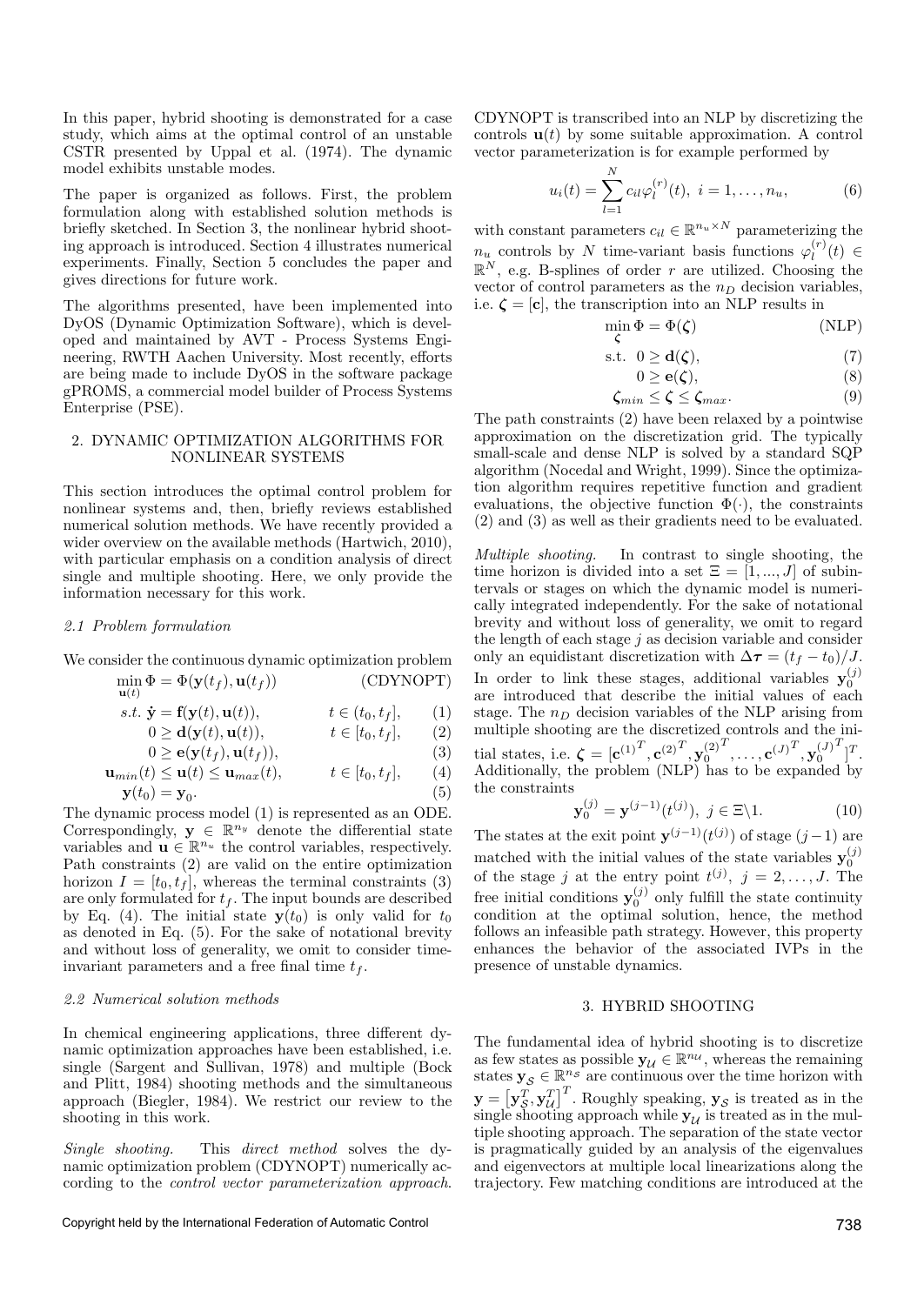stage boundaries. This combination is expected to yield an NLP that is easier to solve compared to multiple shooting.

Figure 1 illustrates and compares the ideas of all three shooting approaches. In all cases, two states  $y_1$  and  $y_2$  are depicted on the time horizon  $I = [t_0, t_f]$ :

- In case of single shooting (cf. Fig. 1.a), all states are continuous.
- In case of multiple shooting (cf. Fig. 1.b) both states are discontinuous at all stage boundaries  $(t =$  $t^{(2)}$ ,  $t^{(3)}$ ) with the initial values  $y_{0,i}^{(j)}$ ,  $i = 1, 2, j =$ 2, 3, as additional decision variables. The chosen number of three stages is arbitrary.
- In case of hybrid shooting (cf. Fig. 1.c), state  $y_1$  is discontinuous at the stage boundaries  $(t = t^{(2)}, t^{(3)})$ , with the initial values  $y_{0,1}^{(j)}$ ,  $j = 2,3$ , as additional decision variables. However, state  $y_2$  remains continuous.

The challenges of hybrid shooting are an appropriate choice of the stage length and the detection of states belonging to the subspace  $\mathcal U$  and  $\mathcal S$ , respectively. In addition, an appropriate choice of the control grid is paramount to allow for the proper control of the unstable modes.

#### 3.1 Determination of subspaces

The idea to split the state vector stems from the requirement to generate a well-conditioned IVP.

We define the condition number  $\kappa$  as the amplification of the perturbation  $\beta$  by the system according to

$$
||\mathbf{y}(\boldsymbol{\xi}) - \mathbf{y}(\boldsymbol{\xi} + \boldsymbol{\beta})||_2 \le \kappa \epsilon \tag{11}
$$

where  $\boldsymbol{\xi} = [\mathbf{y}_0^T, \mathbf{c}^T]^T$  and  $||\boldsymbol{\beta}||_2 \leq \epsilon$ . Applying the mean value theorem for multi-variable functions on Eq. (11), we obtain

$$
\left|\left|\mathbf{y}(\boldsymbol{\xi}) - \mathbf{y}(\boldsymbol{\xi} + \boldsymbol{\beta})\right|\right|_2 \le \left|\left|\nabla \mathbf{y}(\boldsymbol{\xi})\right|\right|_2 \cdot \left|\left|\boldsymbol{\beta}\right|\right|_2 \le \kappa\epsilon \qquad (12)
$$
with

$$
\kappa = ||\nabla \mathbf{y}(\boldsymbol{\xi})||_2 = \left\| \left( \frac{\partial \mathbf{y}}{\partial \mathbf{y}_0}^T \frac{\partial \mathbf{y}}{\partial \mathbf{c}}^T \right)^T \right\|_2.
$$
 (13)

For a detailed analysis of the condition number the reader is referred to Hartwich (2010). Here, we will only illustrate the idea, how to separate the state space of a timeinvariant linear system.

With the linear system

$$
\dot{\mathbf{y}} = \mathbf{A}\mathbf{y} + \mathbf{B}\mathbf{u}, \quad \mathbf{y}(t_0) = \mathbf{y}_0,\tag{14}
$$

with  $\mathbf{A} \in \mathbb{R}^{n_y \times n_y}$  and  $\mathbf{B} \in \mathbb{R}^{n_y \times n_u}$ , we will carry out a stability analysis. We assume **B** to be bounded as  $||\mathbf{B}||_2 \le$ K. Furthermore, using the transformation  $z = V^{-1}y$ , where  $V$  is the eigenvector matrix of  $A$ , we define the modal coordinates

$$
\dot{\mathbf{z}}(t) = \mathbf{\Lambda} \mathbf{z}(t) + \mathbf{V}^{-1} \mathbf{B} \mathbf{u}, \quad \mathbf{z}(0) = \mathbf{z}_0. \quad (15)
$$

For brevity, we assume here only real eigenvalues of multiplicity one ordered as

$$
\mathbf{\Lambda} = \mathbf{V}^{-1} \mathbf{A} \mathbf{V} = \begin{bmatrix} \mathbf{P} & 0 & 0 \\ 0 & \mathbf{N} & 0 \\ 0 & 0 & \mathbf{Q} \end{bmatrix} \tag{16}
$$

with **P** being a diagonal matrix of  $n<sup>-</sup>$  negative eigenvalues, **Q** a diagonal matrix having  $n^+$  positive eigenvalues and N

Copyright held by the International Federation of Automatic Control 739

a diagonal matrix having  $n^0$  zero eigenvalues. The vector  $\mathbf{z}$  can be split into a vector  $\mathbf{z}_{\mathbf{P}}$  associated to  $\mathbf{P}$ , a vector  $\mathbf{z_N}$  associated to  $\mathbf{N}$  and a vector  $\mathbf{z_Q}$  associated to  $\mathbf{Q}$  , i.e.  $\mathbf{z} = [\mathbf{z}_{\mathbf{P}}^T, \ \mathbf{z}_{\mathbf{Q}}^T, \ \mathbf{z}_{\mathbf{Q}}^T]^T$ . All three sub-vectors are obviously independent of each other. Thus, **V** and  $V^{-1}$  can be split accordingly:

$$
\mathbf{V} = [\mathbf{V}_{\mathbf{P}} \ \mathbf{V}_{\mathbf{N}} \ \mathbf{V}_{\mathbf{Q}}], \quad \mathbf{V}^{-1} = \begin{bmatrix} \mathbf{S}_{\mathbf{P}} \\ \mathbf{S}_{\mathbf{N}} \\ \mathbf{S}_{\mathbf{Q}} \end{bmatrix} . \tag{17}
$$

The eigenvectors are chosen such that  $||\mathbf{V}||_2 = 1$  and  $\left|\left|\mathbf{V}^{-1}\right|\right|_2 \leq \theta$  are bounded. Next, the states are separated into

$$
\mathbf{y} = \begin{bmatrix} \mathbf{y}_{\mathcal{S}} \\ \mathbf{y}_{\mathcal{U}} \end{bmatrix} = \begin{bmatrix} \mathbf{y}_{\mathcal{S}} \\ 0 \end{bmatrix} + \begin{bmatrix} 0 \\ \mathbf{y}_{\mathcal{U}} \end{bmatrix},
$$
(18)

with  $y_{\mathcal{U}}$  in subspace  $\mathcal{U}$  and  $y_{\mathcal{S}}$  in subspace  $\mathcal{S}$ , respectively, with  $n_y = n_{\mathcal{U}} + n_{\mathcal{S}}$ . Thus, the eigenvector matrix **V** and its inverse  $V^{-1}$  are split accordingly:

$$
\mathbf{V} = \begin{bmatrix} \mathbf{V}_{\mathbf{P}}^{S} & \mathbf{V}_{\mathbf{N}}^{S} & \mathbf{V}_{\mathbf{Q}}^{S} \\ \mathbf{V}_{\mathbf{P}}^{U} & \mathbf{V}_{\mathbf{N}}^{U} & \mathbf{V}_{\mathbf{Q}}^{U} \end{bmatrix}, \quad \mathbf{V}^{-1} = \begin{bmatrix} \mathbf{S}_{\mathbf{P}}^{S} & \mathbf{S}_{\mathbf{P}}^{U} \\ \mathbf{S}_{\mathbf{N}}^{S} & \mathbf{S}_{\mathbf{N}}^{U} \\ \mathbf{S}_{\mathbf{Q}}^{S} & \mathbf{S}_{\mathbf{Q}}^{U} \end{bmatrix}. \tag{19}
$$

Similar to multiple shooting, the time horizon is divided into a set  $\Xi = [1, ..., J]$  of stages, with an equidistant stage length  $\Delta \tau = (t_f - t_0)/J$ . Then, we can write the condition number  $\kappa$  for stage j as

$$
\kappa(\Delta \tau) \le \eta \theta \left( \Upsilon^{(j-1)}(2+D) + \sum_{i=1}^{j} \left( \Upsilon^{(j-i)} \right) \right)
$$
  

$$
\left[ 2 + D + K\sqrt{N\Delta \tau} \left[ \frac{1}{\|\mathbf{P}\|_2} + \Delta \tau + \frac{D}{\|\mathbf{Q}\|_2} \right] \right] \right)
$$
  

$$
\mathbf{Q} = \mathbf{Q} \left( \mathbf{Q} \mathbf{Q} \right)
$$

with  $\eta = \sqrt{n_S + j n_U + j n_u N}$ ,  $\Upsilon =$  $\begin{array}{c} \begin{array}{c} \begin{array}{c} \end{array}\\ \begin{array}{c} \end{array} \end{array} \end{array}$  $\mathbf{S}_{\mathbf{P}}^{\mathcal{S}}$  $\frac{\mathcal{S}}{\mathbf{P}}\Bigg|$  $\Big|_2$  +  $\Big|$  $\begin{array}{c} \begin{array}{c} \begin{array}{c} \end{array}\\ \begin{array}{c} \end{array} \end{array} \end{array}$  $\mathbf{S}_{\mathrm{N}}^{\mathcal{S}}$  $S_{\mathbf{N}}$  $\Big|_2$  +  $D\!\parallel\!\mathbf{s}^{\mathcal{S}}_{\mathsf{G}}$  $\begin{bmatrix} \vert \vert & \vert \vert \vert \vert_2 \vert \vert \vert_2 \vert \vert \vert_1 \vert \vert_2 \vert \vert_1 \vert \vert_2 \vert \vert_1 \vert_2 \vert \vert_2 \vert \vert_1 \vert_2 \vert \vert_2 \vert \vert_1 \vert_2 \vert \vert_1 \vert_2 \vert_1 \vert_2 \vert_1 \vert_2 \vert_1 \vert_2 \vert_2 \vert_1 \vert_2 \vert_1 \vert_2 \vert_1 \vert_2 \vert_1 \vert_2 \vert_1 \vert_2 \vert_1 \vert_2 \vert_1 \vert_1 \vert_2 \vert_1 \vert_2 \vert_1 \vert_1 \vert_2 \vert_1 \$  $\mathcal{L}^{S}_{\mathbf{Q}}\Big|_2$ ,  $D = ||\text{tr}\left[e^{\mathbf{Q}\Delta \tau}\right]||_2$ . The condition number  $\kappa$ conditioning. However, the entry  $D\Big|$   $\mathbf{s}_\mathsf{c}^{\mathcal{S}}$  $\begin{bmatrix} S \\ \mathbf{Q} \end{bmatrix}$  $\Big|_2$  is raised to the power of  $(j - 1)$  in Eq. (20). If positive eigenvalues **Q** are present in  $\Lambda$  and  $\Big|$  $\begin{array}{c} \begin{array}{c} \begin{array}{c} \end{array}\\ \begin{array}{c} \end{array} \end{array} \end{array}$  $\mathbf{s}_\mathsf{c}^{\mathcal{S}}$  $rac{\mathcal{S}}{\mathbf{Q}}$  $\begin{bmatrix} 2 \neq 0, \text{ terms of type } D^j \end{bmatrix}$ occur and dominate the numerical value of the condition number $\kappa$  of hybrid shooting. In this case hybrid shooting is ill-conditioned. If, however  $\Big|$  $\begin{array}{c} \begin{array}{c} \begin{array}{c} \end{array}\\ \begin{array}{c} \end{array} \end{array} \end{array}$  $S_C^{\mathcal{S}}$  $\begin{bmatrix} S \\ \mathbf{Q} \end{bmatrix}$  $\begin{bmatrix} 2 \\ 2 \end{bmatrix} = 0$ , hybrid shooting provides a condition number which only depends on  $D$ . Depending on the problem at hand, if  $D\vert$  $\begin{array}{c} \begin{array}{c} \begin{array}{c} \end{array}\\ \begin{array}{c} \end{array} \end{array} \end{array}$  $\mathbf{s}_\mathsf{c}^{\mathcal{S}}$  $\begin{bmatrix} S \\ \mathbf{Q} \end{bmatrix}$  $\begin{cases} 2 & \text{then} \\ 2 & \text{then} \end{cases}$ Y is moderate in value and the IVP to be solved in hybrid shooting possesses a moderate condition number.

We pragmatically apply this analysis to the locally linearized model

$$
\Delta \dot{\mathbf{y}}_{\tilde{j}} = \mathbf{A}_{\tilde{j}} \Delta \mathbf{y}_{\tilde{j}} + \mathbf{B}_{\tilde{j}} \Delta \mathbf{u}_{\tilde{j}}, \quad \Delta \mathbf{y}(t_{\tilde{j}}) = \Delta \mathbf{y}_{\tilde{j}}, \quad (21)
$$

of the nonlinear system (1) along the considered trajectory, which is carried out at multiple reference points  $\tilde{i}$  =  $[1, ..., n_{\tilde{l}}].$ 

#### 3.2 Algorithm

We want to minimize the number of boundary conditions and initial values to the extent possible. Therefore, we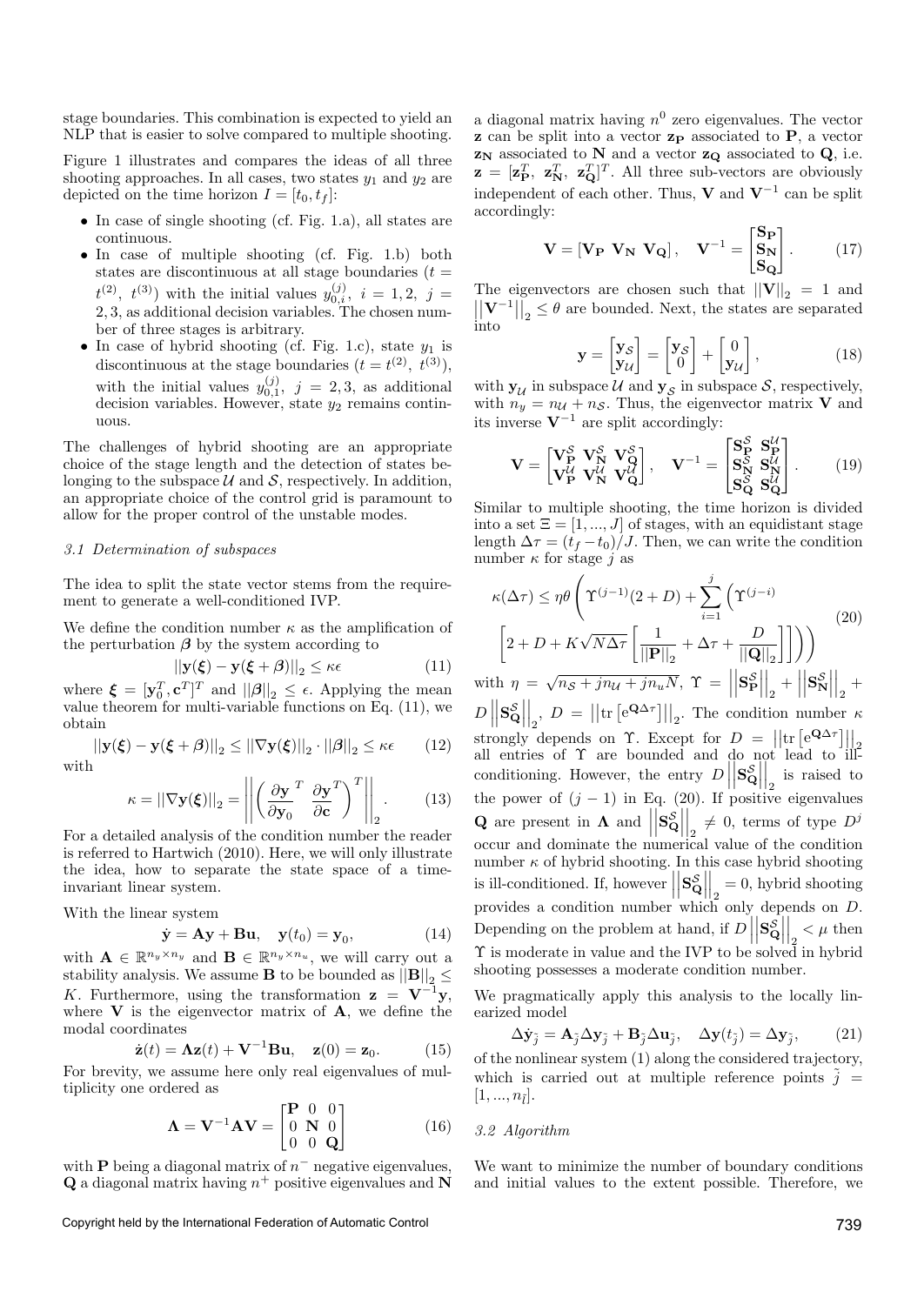

Fig. 1. Single shooting, multiple shooting and hybrid shooting: continuity of states during iterations of the NLP and initial conditions of the stages.

solve an optimal control problem by means of single shooting if the modeled system shows stable dynamics. For unstable systems we have to apply a discretization of the states as it is performed for multiple shooting. However, the dynamics of the system at hand are unknown a priori. Even if a system is known to have positive eigenvalues in short parts of the considered time horizon, it is not straightforward to see whether any intermediate iterations or the optimal solution would show unstable behavior on most of the time horizon. Hence, we have to adapt the discretization to the problem while the optimization algorithm is carried out.

During the initialization of the hybrid shooting algorithm we first parameterize the problem according to single shooting and start the optimization. If the problem is stable the optimal solution would be found by means of single shooting. However, single shooting often does not converge if the problem is unstable. Therefore, we need to verify, whether the problem is stable or not after the initialization and during the optimization. The local stability of the ODE system at  $t = t_{\tilde{j}}$  is determined by checking the eigenvalues  $\Lambda_{\tilde{j}}$  of the Jacobian matrix  $\boldsymbol{A}_{\tilde{j}} = \left. \mathbf{f}_{y}(\mathbf{y}, \mathbf{u}) \right|_{t=t_{\tilde{j}}},$  which is the system matrix of the local linearization (21) of the considered system. If one positive eigenvalue  $\lambda_{i,\tilde{j}} > 0$  appears in one of the vectors  $\Lambda_{\tilde{j}}$ , we have detected a locally (at  $t = t_{\tilde{j}}$ ) unstable mode and the optimization using single shooting is terminated.

Obviously, this local analysis lacks precision and the stability properties of the nonlinear dynamic system cannot be assessed rigorously. In addition, positive eigenvalues may emerge or vanish along the trajectory. Therefore, the largest positive eigenvalues of each linearization along the trajectory are averaged by calculating the measure

$$
\lambda^* = \sum_{\tilde{j}}^{n_{\tilde{l}}} = \frac{\max_k(\lambda_k(t_j), 0)}{n_{\tilde{l}}}, \ k = 1, ..., n_y,
$$
 (22)

with  $n_{\tilde{l}}$  indicating the number of linearization points. The problem is then transcribed into the hybrid shooting formulation relying on the eigenvalue and eigenvector analysis (cf. Section 3.1) and the optimization is resumed.

In order to allow for a good comparison of hybrid and multiple shooting in the numerical experiments, we have to employ comparable initial guesses to the decision variables.

Copyright held by the International Federation of Automatic Control 740

In case of hybrid shooting, we use the current intermediate solution gained from single shooting to interpolate the initial guess of the decision variables for hybrid shooting. The same procedure is applied to multiple shooting as well. However, the computational statistics neglect the initialization obtained with single shooting, since the regarded example comprises positive eigenvalues instantly.

## 3.3 Determination of the stage length  $\Delta \tau$

Usually, determining the stage length of multiple and hybrid shooting approaches requires model knowledge. However, the eigenvalue analysis yields information about the system that is reused to automatically determine the stage length  $\Delta \tau$ . The following heuristic requirement for the stage length is formulated

$$
\frac{z_i(t^{(j+1)})}{z_i(t^{(j)})} = 2 = \exp(\lambda^* \Delta \tau),
$$
\n(23)

which means that the mode  $z_i$ , that belongs to the averaged largest eigenvalue  $\lambda^*$  (cf. Eq. (22)), may not more than double its value on one stage. Thus,

$$
\Delta \tau = \ln(2) / \lambda^* \tag{24}
$$

is obtained.

#### 3.4 Reparameterization

Now, with the stable and the unstable subspace known along with the stage length, the problem can be reparameterized. Choosing the discretized controls and the initial values, i.e.  $\boldsymbol{\zeta} := [\mathbf{c}^{(1)^T}, \mathbf{c}^{(2)^T}, \mathbf{y}_{\mathcal{U},0}^{(2)}]$  $T^T, \ldots, \mathbf{c}^{(J)}{}^T, \mathbf{y}_{\mathcal{U},0}^{(J)}$  $T$ <sup>T</sup>, as the  $n_D$  decision variables, the dynamic optimization problem can be transcribed into an NLP.

After reparameterization of the new problem, initial values for the decision variables  $\mathbf{c}^{(j)}$  and  $\mathbf{y}_{\mathcal{U},0}^{(j)}$  need to be obtained. The initial values of the control variables and the initial values of the states are obtained by interpolation from the last iteration of the preceding problem.

#### 3.5 Computation of sensitivities

The predominant computational effort in shooting methods is spent on the computation of the NLP gradients, termed sensitivities  $\mathbf{s}_i^y(t) = \frac{\partial \mathbf{y}(t)}{\partial \zeta_i}$  $\frac{\partial \mathbf{y}(t)}{\partial \zeta_i}$  (Vassiliadis et al.,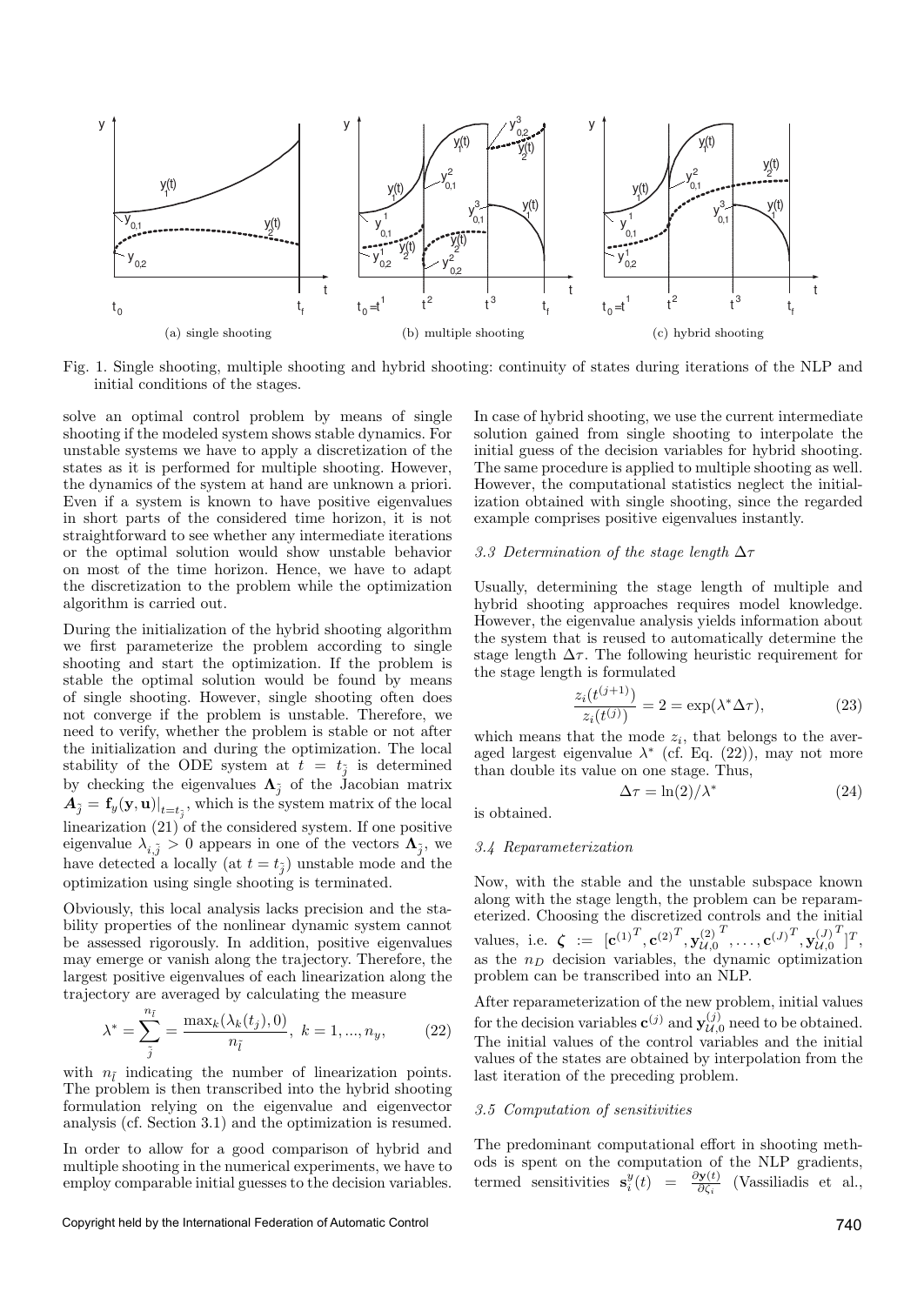1994a,b; Hartwich, 2010). For all shooting approaches, the highest sensitivity load is located in the final interval of the control grid of the final stage. However, in case of multiple shooting all stages have the same sensitivity load (assuming equidistant discretization of the controls) since the IVPs on the stages are decoupled. For single and hybrid shooting the sensitivities of any previous stage is propagated through the entire time horizon due to the presence of states, which are continuous over the stage boundaries (see Figure 1). Hence, the number of sensitivity systems that have to be solved simultaneously depends on the number of control parameters on each stage  $n_c^j$ , the number of unstable states  $n_{\mathcal{U}}$ , the total number of states  $n<sub>y</sub>$  and the number of stages J.

For multiple shooting the maximum number of sensitivity systems amounts to  $N_{s,ms} = n_c^j + n_y$ . In case of single shooting, we obtain  $N_{s,ss} = n_c^j \cdot J$ , whereas hybrid shooting possesses  $N_{s,hs} = n_c^j \cdot J + n_{\mathcal{U}} \cdot (J-1)$  sensitivity systems. Thus, the sensitivity load of hybrid shooting is like that of single shooting extended by an additional term for the initial values of the unstable states  $y_{\mathcal{U}}$ .

These three approaches can be particularly preferable for different settings of  $n_c^j$ ,  $n_u$ ,  $n_y$  and the number of stages J. In practical applications, it is assumed that  $n_{\mathcal{U}} \ll$  $n_y$ , such that the sensitivity load of hybrid shooting is moderate for unstable systems. However, it seems to be reasonable to entirely switch to multiple shooting if  $n_u \sim$  $n_y$ .

#### 4. NUMERICAL EXPERIMENTS

In the following, a nonlinear problem is examined to illustrate the properties of the novel hybrid shooting (HS) method in comparison to single (SS) and multiple shooting (MS). We consider an unstable cooled CSTR with an exothermic first order reaction  $A \rightarrow B$  (Uppal et al., 1974), perfect level and temperature control. In this study the inner cascade loop of the temperature control is open-loop to obtain an unstable system. The CSTR model consists of nonlinear state equations for material and energy balances including reaction kinetics and heat transfer. The goal of the optimization is to make a step change from a stable operating point at  $T = 330K$  to an unstable operating point at  $T = 353K$ . The overall optimization problem results in

$$
\min_{T_{c, set}(t)} \Psi = \int_0^{t_f=5} (T - 353)^2 dt
$$
  
\n
$$
\dot{c}_A = \frac{q}{V} (c_{Af} - c_A) - \Delta k_0 \exp\left(-\frac{E}{RT}\right) c_A
$$
  
\n
$$
\dot{T} = \frac{q}{V} (T_f - T) + \frac{UA}{V \rho C_p} (T_c - T)
$$
  
\n
$$
- \frac{\Delta H k_0}{\rho C_p} \exp\left(-\frac{E}{RT}\right) c_A
$$
  
\n
$$
\dot{T}_c = V_c \rho_c c_{p,c} (T_{in,c} - T_c) - \frac{UA}{V \rho C_p} (T_c - T)
$$
  
\n
$$
\dot{T}_{in,c} = K \left(V_c \rho_c c_{p,c} (T_{in,c} - T_c) - \frac{UA}{V \rho C_p} (T_c - T)\right)
$$

Copyright held by the International Federation of Automatic Control 741

$$
-\frac{d}{dt}T_{c,set}\bigg) + \frac{1}{\tau}(T_c - T_{c,set})
$$
  

$$
T_{c,set} \in [270, 350K].
$$

The control  $T_{c,set}$  is parameterized equidistantly by continuous piecewise linear approximations. Hence, the time derivative  $\frac{d}{dt}T_{c,set}$  exists on  $[0,t_f]$  and can be calculated analytically since the control values and the time intervals are known. The derivative is not required to be formulated as part of the ODE.

Contrary to single shooting, hybrid and multiple shooting successfully complete the desired set point change and are able to keep the reactor in the unstable region (cf. Fig. 2). However, hybrid shooting converged faster and required 44% less NLP iterations than multiple shooting. The obtained solution of both approaches are of good quality but the optimal control of multiple shooting oscillates slightly when the steady state is reached. The automatic detection, illustrated in Section 3.1, determines  $c_A$  and T as subspace  $\mathcal{U}(n_{\mathcal{U}}=2)$ . Furthermore, the number of stages for hybrid and multiple shooting are calculated to  $J = 33$  stages, by means of eq. (24) since the mean of the largest eigenvalues is  $\lambda^* = 2.2873$ .

Table 1 reveals that hybrid shooting and multiple shooting are equal in the objective. Hybrid shooting requires less NLP iterations and is faster than multiple shooting, although the sensitivity load of hybrid shooting (see Section 3.5) is disadvantageous. Exemplarily, we calculate the sensitivity loads for the chosen equidistant control grid of  $n_c^j = 3$  points per stage as  $N_{s,ms} = 8$  for multiple shooting,  $N_{s,ss} = 99$  for single shooting and  $N_{s,hs} = 163$ for hybrid shooting. The increased number of sensitivity systems for hybrid shooting is obviously unfavorable. However, for larger models, the sensitivity system is expected to increase only moderately for hybrid shooting, due the more advantageous ratio of unstable states to the total number of states.

#### 5. CONCLUSIONS

This work deals with a novel optimization approach for nonlinear dynamical systems. The solution procedure commences the optimization by employing single shooting. Only if positive eigenvalues are detected the problem is reparameterized, where states leading to instability are discretized on the time horizon, whereas the other states remain continuous. Following this approach the rather small NLP of single shooting can be preserved and at the same time, the abilities of this approach are enlarged by the solution to unstable problems.

The proposed algorithm performs well for the studied example resulting in better convergence properties than for multiple shooting. Depending on the problem at hand in some cases hybrid shooting and in some cases multiple shooting will be more efficient. If the majority of the differential states belong to the unstable subspace, we expect that multiple shooting performs more efficient rather than hybrid shooting. However, for processes where only few states can be related to unstable dynamics, the sensitivity system of hybrid shooting is expected to increase only moderately.